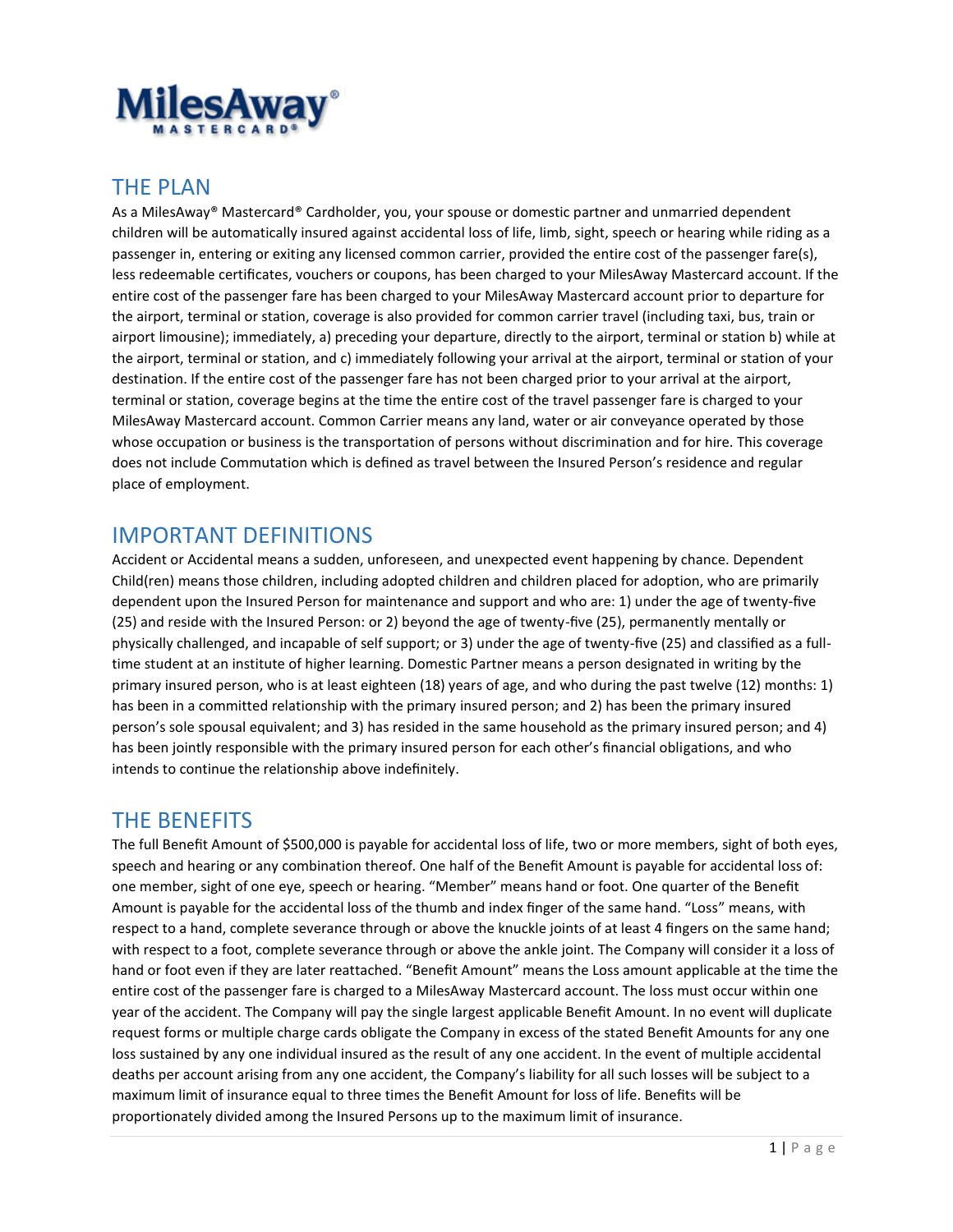# BAGGAGE DELAY

We will reimburse the Insured Person up to the Daily Benefit Amount of \$100 per day for 3 days in the event of a Baggage Delay. Our payment is limited to expenses incurred for the emergency purchase of essential items needed by the Insured Person while on a covered trip and at a destination other than the Insured Person's primary residence. Essential items not covered by Baggage Delay include, but are not limited to: 1) contact lenses, eyeglasses or hearing aids; 2) artificial teeth, dental bridges or prosthetic devices; 3 )tickets, documents, money, securities, checks, travelers checks and valuable papers; 4) business samples. The Baggage Delay Benefit Amount is excess over any other insurance (including homeowners) or indemnity (including any reimbursements by the airline, cruise line, railroad, station authority, occupancy provider) available to the Insured Person. Baggage Delay means a delay or misdirection of the Insured Person's Baggage by a Common Carrier for more than four (4) hours from the time the Insured Person arrives at the destination on the Insured Person's ticket.

#### **ELIGIBILITY**

This travel insurance plan is provided to MilesAway Mastercard cardholders automatically when the entire cost of the passenger fare(s) are charged to a MilesAway Mastercard account while the insurance is effective. It is not necessary for you to notify NCMIC Finance Corporation, the administrator or the Company when tickets are purchased.

# THE COST

This travel insurance plan is provided at no additional cost to eligible MilesAway Mastercard cardholders.

### **BENEFICIARY**

The Loss of Life benefit will be paid to the beneficiary designated by the insured. If no such designation has been made, that benefit will be paid to the first surviving beneficiary in the following order: a) the Insured's spouse, b) the Insured's children, c) the Insured's parents, d) the Insured's brothers and sisters, e) the Insured's estate. All other indemnities will be paid to the Insured.

# EXCLUSIONS

 include acts of terrorism; 4) travel between the Insured Person's residence and regular place of employment. This crew member, but this exclusion does not apply to passengers who temporarily perform pilot or crew functions in This insurance does not cover loss resulting from: 1) an Insured's emotional trauma, mental or physical illness, disease, pregnancy, childbirth or miscarriage, bacterial or viral infection (except bacterial infection caused by an accident or from accidental consumption of a substance contaminated by bacteria), or bodily malfunctions; 2) suicide, attempted suicide or intentionally self inflicted injuries; 3) declared or undeclared war, but war does not insurance also does not apply to an accident occurring while an Insured is in, entering, or exiting any aircraft owned, leased, or operated by NCMIC Finance Corporation; or any aircraft while acting or training as a pilot or a life threatening emergency.

# CLAIM NOTICE

Written claim notice must be given to the Company within 20 days after the occurrence of any loss covered by this policy or as soon as reasonably possible. Failure to give notice within 20 days will not invalidate or reduce any otherwise valid claim if notice is given as soon as reasonably possible. CLAIM FORMS: When the Company receives notice of a claim, the Company will send you forms for giving proof of loss to us within 15 days. If you do not receive the forms, you should send the Company a written description of the loss. CLAIM PROOF OF LOSS: Complete proof of loss must be given to us within 90 days after the date of loss, or as soon as reasonably possible. Failure to give complete proof of loss within these time frames will not invalidate any otherwise valid claim if